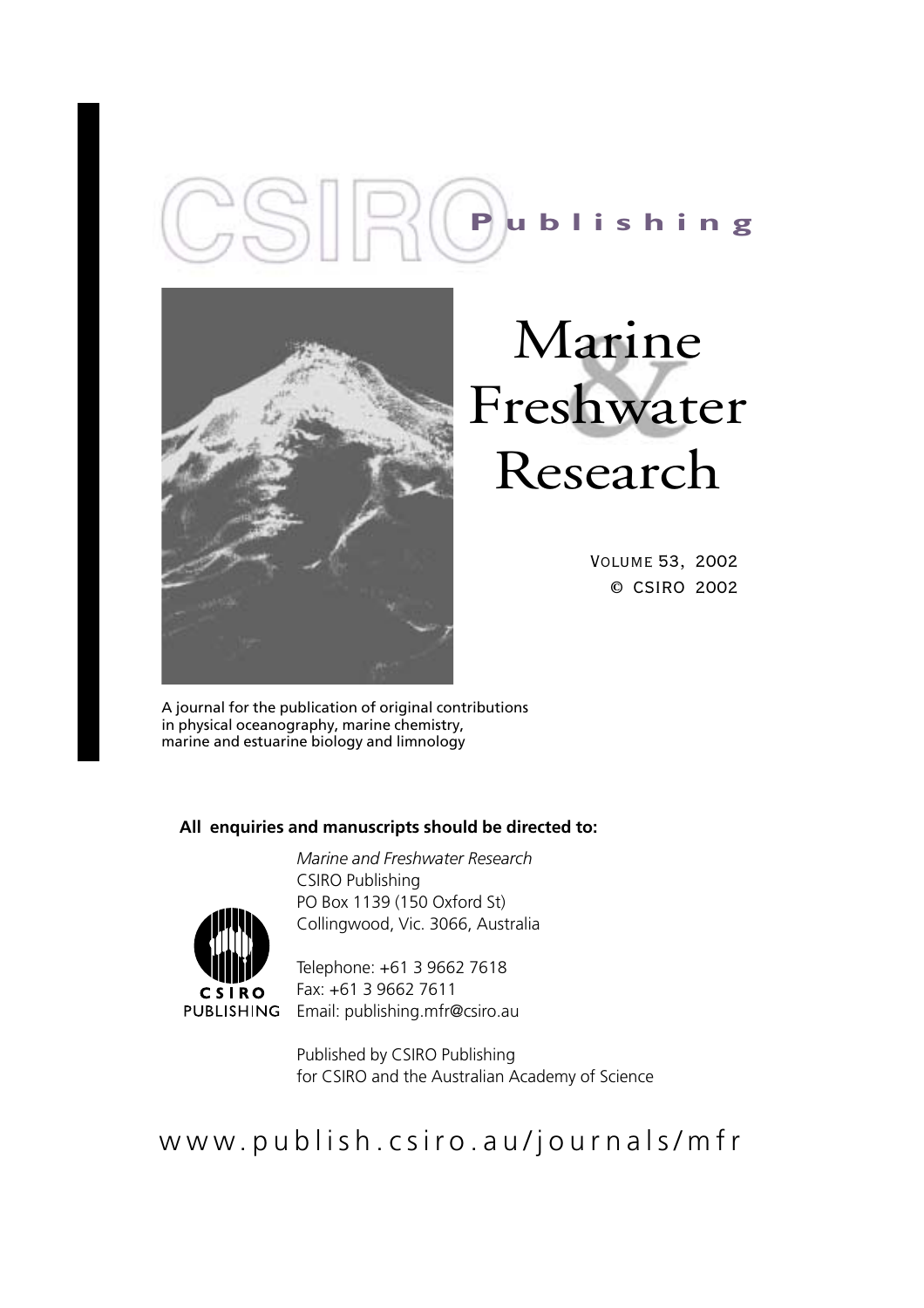# **Catchability of the southern rock lobster** *Jasus edwardsii***. II. Effects of size**

*P. E. Ziegler*<sup>A,B</sup>, *C. R. Johnson*<sup>A</sup>, *S. D. Frusher*<sup>A</sup> and *C. Gardner*<sup>A</sup>

AMarine Research Laboratories, Tasmanian Aquaculture and Fisheries Institute, GPO Box 252-49, Hobart, Tas. 7001, Australia.

 $B$ Corresponding author; email: pziegler@utas.edu.au

*Abstract.* For most of the year, the size-frequency distribution of trap-caught southern rock lobster, *Jasus edwardsii*, reflected size-specific catchability rather than the size-frequency distribution of the population in a scientific reserve in Tasmania, Australia. The size-frequency distributions of the population on the ground and of lobsters captured in traps were similar only during a few months, typically during moulting and mating. Small males and females were usually under-represented in traps. Catchability generally increased with size, but varied with sex and season. During moulting and mating, size-specific catchability and relative selectivity of larger animals were similar to or lower than for smaller animals. The relative pattern of catchability throughout the year was similar for most size classes within each sex. Negative associations between small and large lobsters in traps were stronger in winter than in summer, indicating strong behavioural interactions. These interactions could explain the lower catchability of smaller lobsters. Relative selectivity estimates using tag–recapture and size-specific catchability data provided generally similar results.

# **Introduction**

The size-frequency distribution in lobster populations has been applied to estimate the impact of fishing, changes in recruitment and the reproductive potential of a population (Campbell and Pezzack 1986; Campbell 1990; Frusher 1997). Since direct observations of populations *in situ* are rarely available, size-frequency data from trap catches are used. However, it is seldom possible to test whether the size-frequency distribution in traps is a true representation of that in the population.

In many lobster fisheries, animals caught in traps will not reflect the size-frequency in the population. Behavioural interactions and the design of traps often result in an increase in catchability with increasing size of animals in trap catches (e.g. Richards *et al*. 1983; Karnofsky and Price 1989; Miller 1989, 1995; Addison 1995; Pezzack and Duggan 1995; Addison and Bannister 1998; Frusher and Hoenig 2001). In addition, size-specific catchability can vary seasonally, as found in male and female American lobsters, *Homarus americanus* (Tremblay 2000; Tremblay and Smith 2001). Thus, it may be important to account for seasonal variation in size-specific catchability in estimating the size-frequency distribution of a lobster population from the size-frequency distribution of trap catches. Despite this, most studies to date provide only point estimates of size-specific catchability for a specific period of the year.

We have estimated, for the first time, monthly variation in size-specific catchability of an unfished spiny lobster population. By comparing the seasonal variation in the size-frequency distribution of the southern rock lobster, *Jasus edwardsii*, in trap catches and in the population on the ground, we examined whether catchability depends on sex, size and season, and whether the size-frequency distribution of trap-caught lobsters reflects the true size-frequency distribution of the population.

#### **Material and methods**

# *Underwater observations*

Underwater visual observations and trapping surveys were conducted on a rocky reef in a scientific reserve at Crayfish Point near Hobart in Tasmania, Australia (42°57.2´S 147°21.2´E). Fishing for rock lobster by commercial and recreational fishermen has been prohibited in the reserve since 1970. Lobster density was estimated *in situ* in most months between February 1999 and April 2000, except for April 1999 and August to November 1999. On each sampling occasion, 10 replicate belt transects (each  $4 \times 100$  m) were used. Transects were set haphazardly from a vessel to avoid diver-bias in the selection of habitat, but in such a way that the sampling intensity was approximately uniform across the entire reef. The bottom, including any cavities under boulders, was searched thoroughly within 2 m of each side of the transect line. All lobsters encountered on each transect were counted, sexed, and their carapace length (CL) estimated by eye to the nearest 5 mm. Lobsters were not handled during these surveys to avoid disturbance to their behaviour. A small number of animals in each series could not be sexed and were omitted from the analysis. All visual counts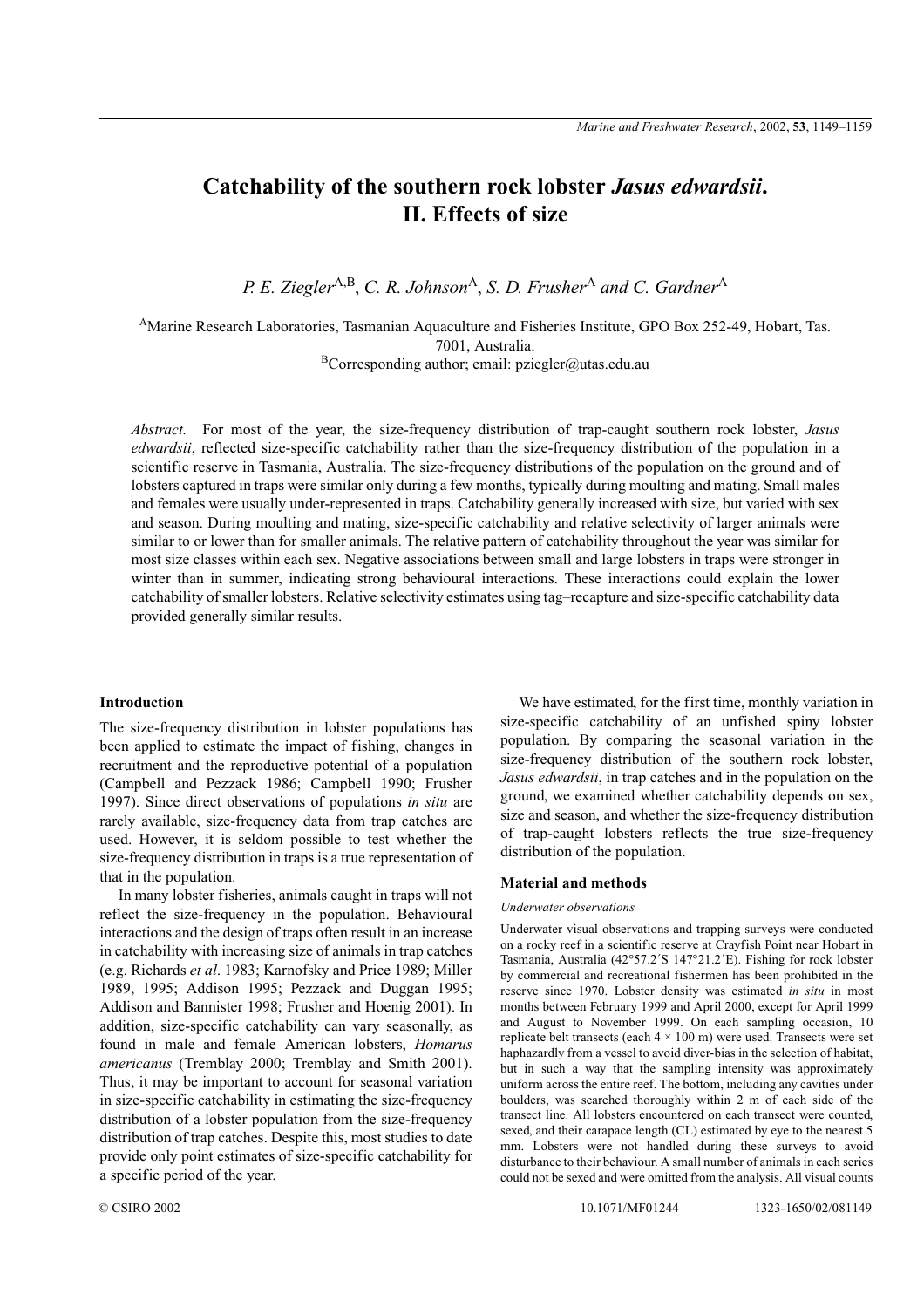#### **Table 1. Effect of sex, size and time period on size estimation errors in the underwater visual observations**

Male and female lobsters were divided in two size classes: small males up to 120 mm carapace length (CL); medium/large males >120 mm CL; small females up to 105 mm CL; medium/large females >105 mm CL). Analysis by three-way ANOVA. Data were homoscedastic and errors were normally distributed (Shapiro–Wilk *W*-test,  $P = 0.29$ 

| df | F    | P    |
|----|------|------|
|    | 0.09 | 0.76 |
|    | 0.43 | 0.51 |
| 9  | 0.27 | 0.98 |
|    | 0.39 | 0.53 |
| 9  | 0.89 | 0.54 |
| 9  | 1.23 | 0.27 |
| 9  | 1.23 | 0.28 |
|    |      |      |

were undertaken by the same person to ensure consistency in animal detection and size estimation.

Lobster counts from direct visual observations underwater were similar for males and females and varied between 63 animals in June 1999 and 171 animals in February 2000. The size-frequency distribution of both genders was split into an equal number of size classes. However, different class sizes for males and females were used, since the largest males were approximately 190 mm in size, whereas the largest females attained only 140 mm CL. Males were divided into 20-mm size classes from 81–200 mm CL, and females were divided into 10-mm size classes from 81–140 mm CL. Since only lobsters greater than 80 mm CL were tagged in the trapping surveys, animals smaller than this size limit were excluded from the analysis of the underwater observations.

To improve the accuracy of size estimation of lobsters in visual observations, size estimation was practised before the underwater observations with 298 lobsters, housed in a large outdoor raceway with an artificial rocky reef. During the last of nine training sessions, mean estimation error between the visually estimated and actual measured size of captive animals was  $-1 \pm 4$  mm (s.d.;  $n = 35$ ).

Errors associated with visual estimates of size were determined by comparing visual estimates,  $x_{est}$ , to known sizes,  $x_{actual}$ , of animals with unique antenna tags. These tags were attached when lobsters had been caught, tagged, measured and released in a previous trapping survey. Estimation errors greater than 30 mm were assumed to be incorrect observations of the tag number and these data were omitted. For each visual survey, estimation bias, *a*, was calculated from a regression of actual error (=  $x_{est} - x_{actual}$ ) versus actual size of individuals as:

$$
a = b + c \times x_{\text{actual}} \tag{1}
$$

and subtracted from each visual estimate  $x_{est}$ . Remaining estimation errors were independent of sex, size and time periods (Table 1). The mean estimation error between estimated and measured sizes during all surveys was  $0 \pm 11$  mm (s.d.). Estimation errors for lobsters of 80–190 mm CL were normally distributed around the measured sizes.

To correct the size-frequency distributions of the population for the observed errors in size estimation, proportions of observed numbers in each size class were assigned to adjacent size classes according to a normal distribution with the observed standard deviation of estimation errors. An average of 24% of all lobster counts, *n*, in each 10-mm size class, *y*, of females were assigned to adjacent greater and smaller size classes in equal amounts, and 8% to the next following size classes:

$$
n_{\text{y corr}} = 0.08 \times n_{\text{y-2}} + 0.24 \times n_{\text{y-1}} + 0.36 \times n_{\text{y}}
$$
  
+ 0.24 × n\_{\text{y+1}} + 0.08 × n\_{\text{y+2}} (2)

For the larger size classes, *y*, of males, 18% of all lobster counts, *n*, in a size class were assigned to adjacent greater and smaller size classes in equal amounts:

$$
n_{\text{y corr}} = 0.18 \times n_{\text{y}-1} + 0.64 \times n_{\text{y}} + 0.18 \times n_{\text{y}+1} \tag{3}
$$

Only the smallest and largest size classes were treated differently. To account for lobsters that were greater than 80 mm CL but estimated to be smaller than 80 mm CL and hence not counted in the study, we assumed similar numbers of male and female lobsters just smaller and greater than 80 mm CL and added respective proportions of animals to the size classes greater than 80 mm CL. The proportions of observations in the largest size class, which were theoretically assigned to sizes of animals greater than present in the population, were assigned to the largest size class.

Monthly means of the corrected densities in each size class were compared using ANOVA. To stabilize the variances, the data were square-root transformed.

#### *Trapping survey*

The reef was also fished by trapping each sampling period. Trapping surveys usually took place within the 2-week period of each underwater survey. Over four consecutive days, 24 traps were set daily, resulting in 96 trap lifts per monthly survey. After the first day, when the traps were set in the early afternoon, they were hauled and set again in the early morning of each of the following days, with a soak time of about 24 h. Care was taken to fish the entire reef with equal effort to avoid bias that may arise from concentrating effort in a particular part of the reef. The traps were set over the reef in similar positions on consecutive days, with at least 10–20 m distance between traps. The traps had a mesh size of 40 mm and were not equipped with escape gaps.

All lobsters captured were sexed, tagged ventrally with a T-bar tag (Hallprint T-bar anchor tag, TBA1; Hallprint Pty Ltd, Holden Hill, Australia) and an antenna tag (numbered plastic label tied to the base of the antenna), their CL measured to the nearest millimetre, and the animal released immediately. The largest lobsters caught in the trapping survey were 193 mm for males and 143 mm CL for females. Only animals greater than 80 mm CL were tagged and included in the analysis. All males and most females were mature. Size at onset of maturity was approximately 65 mm CL for males (C. Gardner, unpublished data) and 81 mm CL for females (P. E. Ziegler, unpublished data).

Monthly trapping surveys were undertaken from April 1999 to April 2000 inclusive, except in May 1999, when there were two surveys 2 weeks apart. Three additional surveys were undertaken, the first two in January and March 1999 using 50 traps each day over 20 and 10 days, respectively, and a third in January 2000 using 78 traps each day over 8 days. To standardize the effort for the catch rate analysis, only the data from the first 4 days of the additional surveys were included, and 24 traps were randomly selected for each day. In the first two of the additional surveys, lobsters were removed from the reef, held in tanks and returned at the end of each survey. Although catch rates generally decreased over the whole period of these surveys as a result of the removal, the impact on the first 4 days was minimal (Frusher and Hoenig 2001).

Catches were more variable for males than for females throughout the study. Only 14 males were captured in August 1999, compared with 209 males in February 1999. To ensure total catches of at least 50 animals, catches were pooled in July and August and in September and October for both sexes, and in March and April for females only.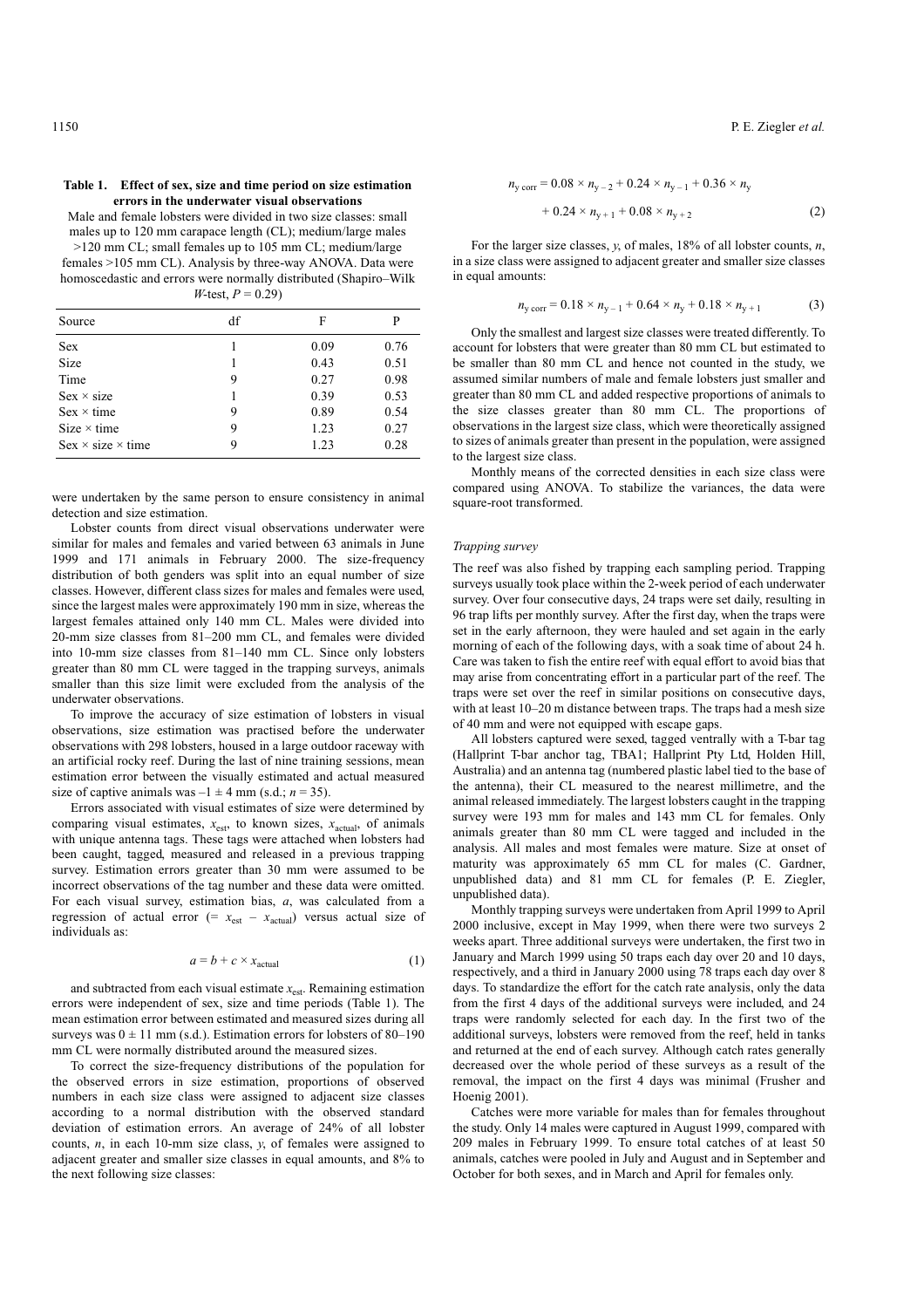#### *Size-specific catchability*

Catchability,  $q$ , or the effective fishing area of a trap (in  $m<sup>2</sup>$  per trap) for any given period of time, *t*, was estimated for size class, *l*, as the ratio of lobsters per trap haul to lobster density:

$$
q_{\rm lt} = C_{\rm lt} / \left( f_{\rm t} D_{\rm lt} \right) \tag{4}
$$

where *C* is catch in number of animals, *f* is total effort in number of trap hauls, and  $D$  is density of animals per  $m^2$ .

To investigate the interaction between small and large lobsters, the numbers of small and large males and females in traps were correlated using the Spearman's rank correlation. Lobsters of the smallest size class (males: 81–100 mm CL, females: 81–90 mm CL) were correlated to large lobsters (males: >140 mm CL, females: >120 mm CL) during the austral winter from April to October 1999 and during the summer months in November 1999 to February 2000.

#### *Relative selectivity estimated by size-specific catchability and tag–recapture method*

Relative selectivity at time *t* was estimated by using either size-specific catchability or tag–recapture data. Catch rate data and density estimates of males and females were split into small (undersize), medium and large size classes (males: small 81–110 mm CL, medium 111–140 mm CL, large >140 mm CL; females: small 81–105 mm CL, medium 106–120 mm CL, large >120 mm CL). For estimates using size-specific catchability, relative selectivity  $\phi$ <sup>1</sup> of each size class, *l*, was estimated bimonthly by standardizing size-specific catchability,  $q_1$ , to the interval  $[0,1]$  as:

$$
\phi_{\rm l} = q_{\rm l} / q_{\rm lmax} \tag{5}
$$

where  $q_{\text{lmax}}$  refers to the catchability value of the size class with maximum catchability during the period.

For the tag–recapture method, lobsters tagged during the first trapping survey (January 1999) and recaptured in subsequent surveys were used to estimate trap selectivity. Selectivity,  $\phi_i$ , in each size class was estimated bimonthly as the proportion of tags returned, and standardized to the interval [0,1]:

$$
\phi_{\rm l} = (n_{\rm Rl} / n_{\rm Tl}) / \max_{\rm l} (n_{\rm Rl} / n_{\rm Tl}) \tag{6}
$$

where  $n<sub>Tl</sub>$  is the number of lobsters tagged in size class *l* during the first survey,  $n_{\text{R1}}$  is the number of lobsters of size class *l* tagged in the first survey that were recaptured in each subsequent survey, and  $max<sub>1</sub>$ refers to the selectivity value of the size class with maximum selectivity during the period.

The number of recaptured lobster and the size class limits used in the tag–recapture method needed adjustment for growth due to moulting. Males 81–110 mm CL and 111–140 mm CL grew on average  $8.7 \pm 0.9$  mm ( $n = 45$ ) and  $7.3 \pm 0.3$  mm ( $n = 122$ ) per moult respectively. Females 81–105 mm CL and 106–120 mm CL grew on average 4.1  $\pm$  0.4 mm CL ( $n = 74$ ) and 2.4  $\pm$  0.3 mm ( $n =$ 68) per moult respectively. For selectivity estimates after moulting (September/October to January/February for males; all periods for females), recaptured males and females were excluded from the analysis if they had grown into a higher size class between tagging and subsequent recapture. The numbers of small and medium-sized lobsters in the initial survey also needed adjustment to account for animals that grew out of their initial size class. The size classes including animals during the first survey were reduced by the mean growth increments. For example, the 81–110 mm CL size class of males was reduced to 81–101 mm CL to account for the 8.7 mm growth. No adjustment was needed for the size class of large males and females, since these animals did not change their size class through moulting.

#### **Results**

#### *Size-frequency distribution in the population*

Visual counts of the density of most size classes of males and females showed little monthly variation (Fig. 1). Only the smallest size class of males (81–100 mm CL) showed significant seasonal changes. Significantly more males were found in February and March 2000 than in February, March, June and December of the previous year, and in April 2000 (Tukey–Kramer HSD test). Although immigration of small lobsters into the reef region during February and March 2000 and subsequent emigration could not be discounted, we considered that the variation in density estimates was more likely to have resulted from the variable chance of encounter of small males. The variance to mean ratio decreased with size for males and females and indicated that small males were highly aggregated compared with large males at the scale of 400 m<sup>2</sup> (linear regressions for males:  $R^2 = 0.94$ ,  $F_{1,5} = 64.75$ ,  $P < 0.005$ ; females:  $R^2 = 0.91$ ,  $F_{1,5} = 38.43$ ,  $P < 0.005$ ; Fig. 2).

Thus, we considered that densities of all size classes were constant throughout the study period. Accordingly, each observation was treated as a sample of the population on the ground and all samples were pooled to provide the most robust estimate of the population. Densities of males were highest for small animals  $(0.64 \text{ males per } 100 \text{ m}^2)$  and decreased with size, whereas densities were similar for females between 81 and 120 mm CL, and decreased only for females larger than 120 mm CL (Fig. 3).

#### *Size-frequency distribution in trap catches*

The size-frequency distribution of animals in catches varied considerably between months and was significantly different from the size-frequency distribution in the population estimated from the visual observations for most times of the year (Figs 4, 5). The smallest size classes of males and females were usually under-represented. Large males between 121–180 mm CL were over-represented in most catches from June to August and from November to March; their proportions in the population and in catches were similar in April and May and in September and October. Large females between 111–130 mm CL tended to be over-represented in catch samples in February and from May to December. Similar proportions as in the population were found in January, March and April.

# *Size-specific catchability over the year*

Size-specific catchability coefficients or effective fishing areas per size class ranged from 6 to 201  $m<sup>2</sup>$  per trap for males and from 2 to 143  $m^2$  per trap for females. Catchability of the largest size class in both sexes was not calculated because of the small sample sizes in the catches.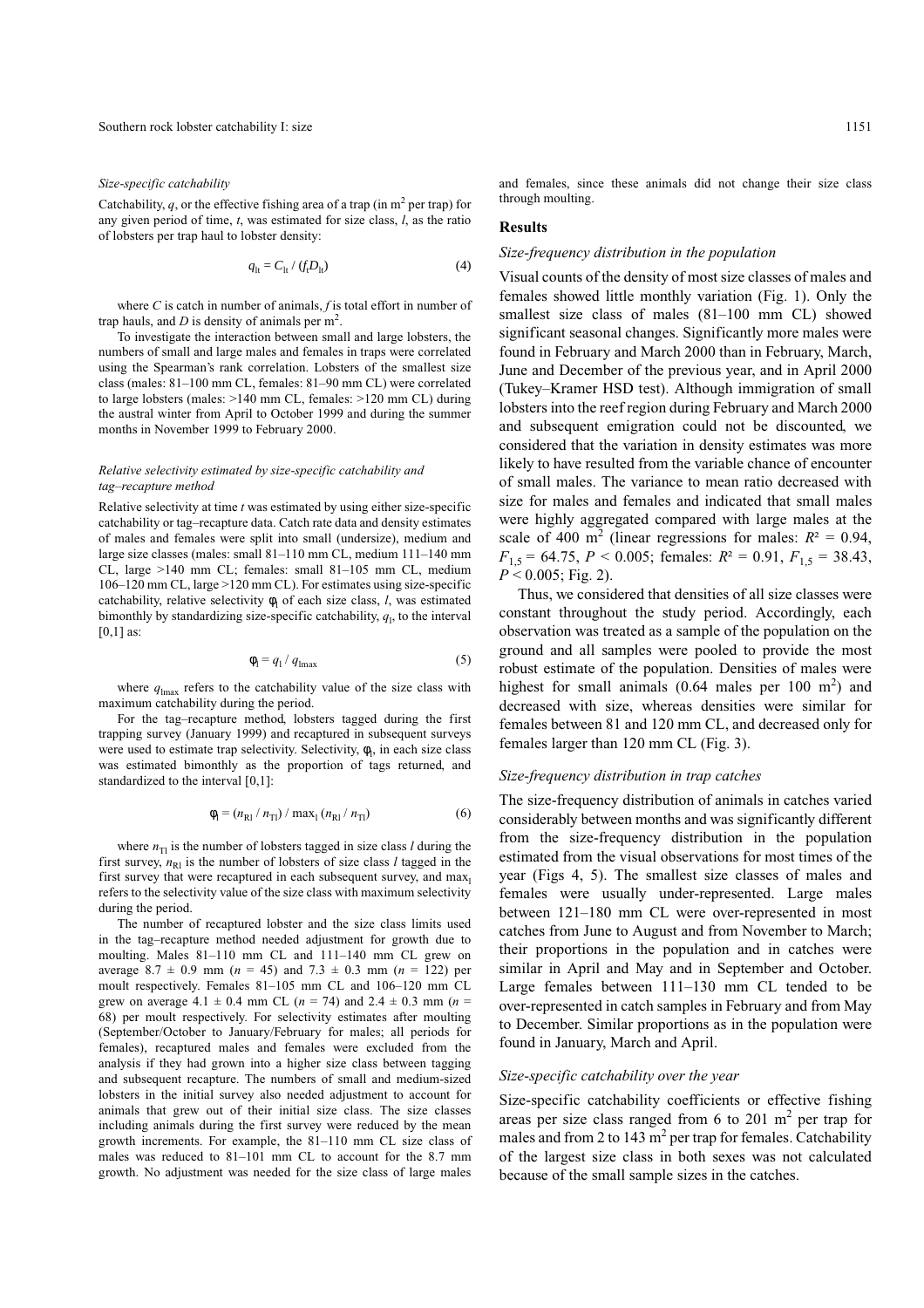

**Fig. 1.** Densities of lobsters per size class estimated using underwater visual observations. Data are mean counts per 100  $m^2$  ( $\pm$  s.e.) from February 1999 to April 2000. Note that the y-axis scale differs for the two smallest size classes of males. Seasonal changes in density were tested with 1-way ANOVA.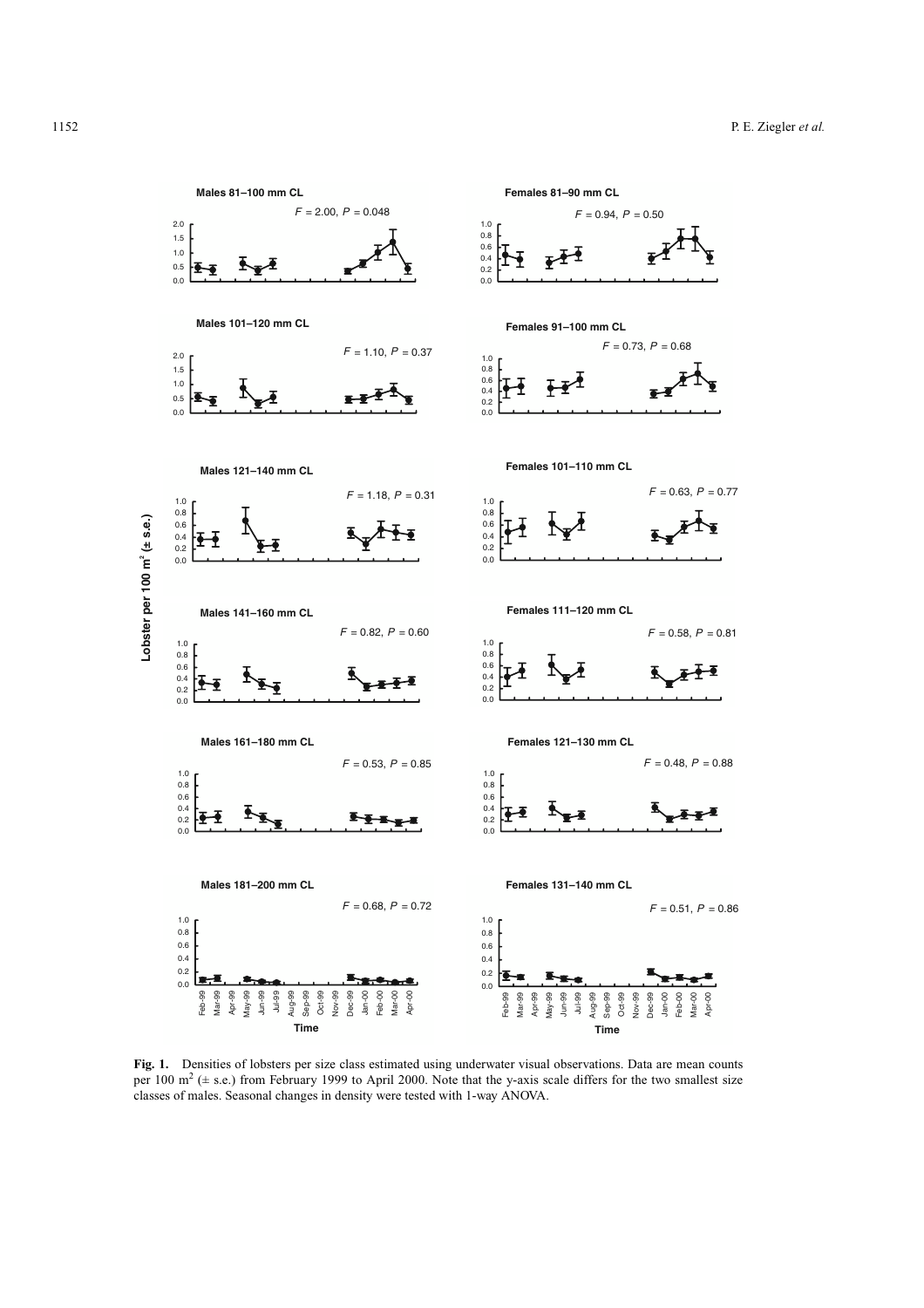

**Fig. 2.** Variance to mean relationship  $(\pm s.e.)$  of density estimates from transects using underwater visual observations for all size classes of (*a*) male and (*b*) female lobsters. Filled circles indicate size classes for which variance to mean ratios differ significantly from random (index of dispersion test, Krebs 1989). The dotted line indicates random distribution where variance to mean = 1.

Catchability generally increased with size, but the magnitude of the increase varied with season (Fig. 6). Catchability of the smallest size class of both sexes was low during the whole year. Catchability of the larger size classes was generally highest from November to May for males and from October to January for females. A smaller peak occurred in May for both sexes, although it was slightly earlier for females.

Despite these differences in catchability between sizes, catchability within each sex and size class mostly followed a similar pattern throughout the year (Fig. 6). Catchability of each size class was standardized to the interval [0,1] throughout the study period, excluding February 1999. The catchability of the two smallest size classes of females was exceptionally high in February 1999 and could not be explained. Males of all except the 101–120 mm CL size class, reached maximum catchability in December and lowest catchability in April and between July and September. The magnitude of seasonal changes was greater for large males than small males. Relative catchability of males between 81–100 mm CL and between 121–180 mm CL described a high proportion of the variation in catchability of the total population of males (Table 2). Relative catchability of females between 91 and 130 mm CL followed similar seasonal trends, but only the catchability of the animals



**Fig. 3.** Mean population density  $(\pm s.e.)$  for each size class of  $(a)$ male  $(n = 899)$  and *(b)* female lobsters  $(n = 981)$ . Data pooled from all underwater visual observations.

between 111 and 120 mm CL described a high proportion of the variability in the overall catchability of females.

Significant negative correlations between trap catches of large and small lobsters were found during the winter and summer periods, although the effect was weaker in summer (Table 3). Large females had a higher negative correlation with small lobsters of either sex than did large males with small lobsters of either sex.

# *Relative selectivity estimated by size-specific catchability and tag–recapture method*

During most periods of the year, relative selectivity of male and female lobsters increased with size (Fig. 7). Selectivity of small males and females was similarly low, whereas selectivity of medium-sized and large lobsters was often higher for males than for females. Major exceptions were the periods in July/August and September/October, when the selectivity of the largest size classes was reduced for females and males respectively.

Relative selectivity estimated by size-specific catchability and tag–recapture method provided similar results for all size classes of males and females from March to June, and in November/December. However, in January/February and September/October, relative selectivity for small and medium-sized males and medium-sized females was higher when estimated by the tag–recapture method than by size-specific catchability. In July/August, the tag–recapture method also provided higher estimates for medium-sized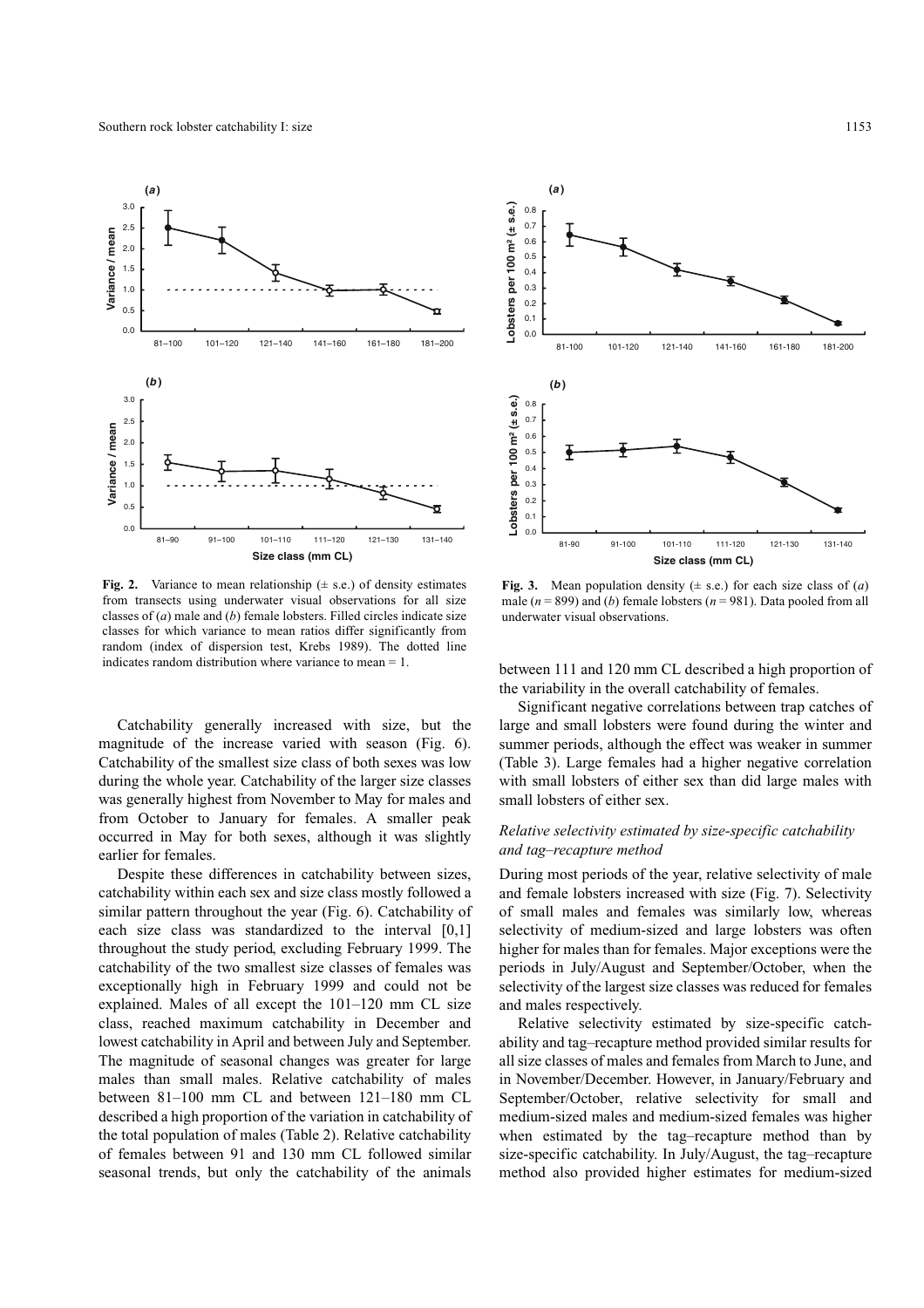*n* = 184, *P* < 0.0001

*n* = 91, *P* < 0.0001

*n* = 208, *P* < 0.0001

*n* = 110, *P* < 0.0001

*n* = 154, *P* < 0.0001

 $n = 106, P < 0.0001$ 



81-100 101-120 121-140 141-160 161-180 181-200 **Size class (mm CL)**

population  $(\bullet)$  and in catches  $(\circ)$  of male lobsters from February 1999 to April 2000. Data were pooled bimonthly when sample sizes were smaller than  $n = 50$ . *P*-values are for Kolmogorov–Smirnov two-samples tests. The Bonferroni method was used to adjust the significance level.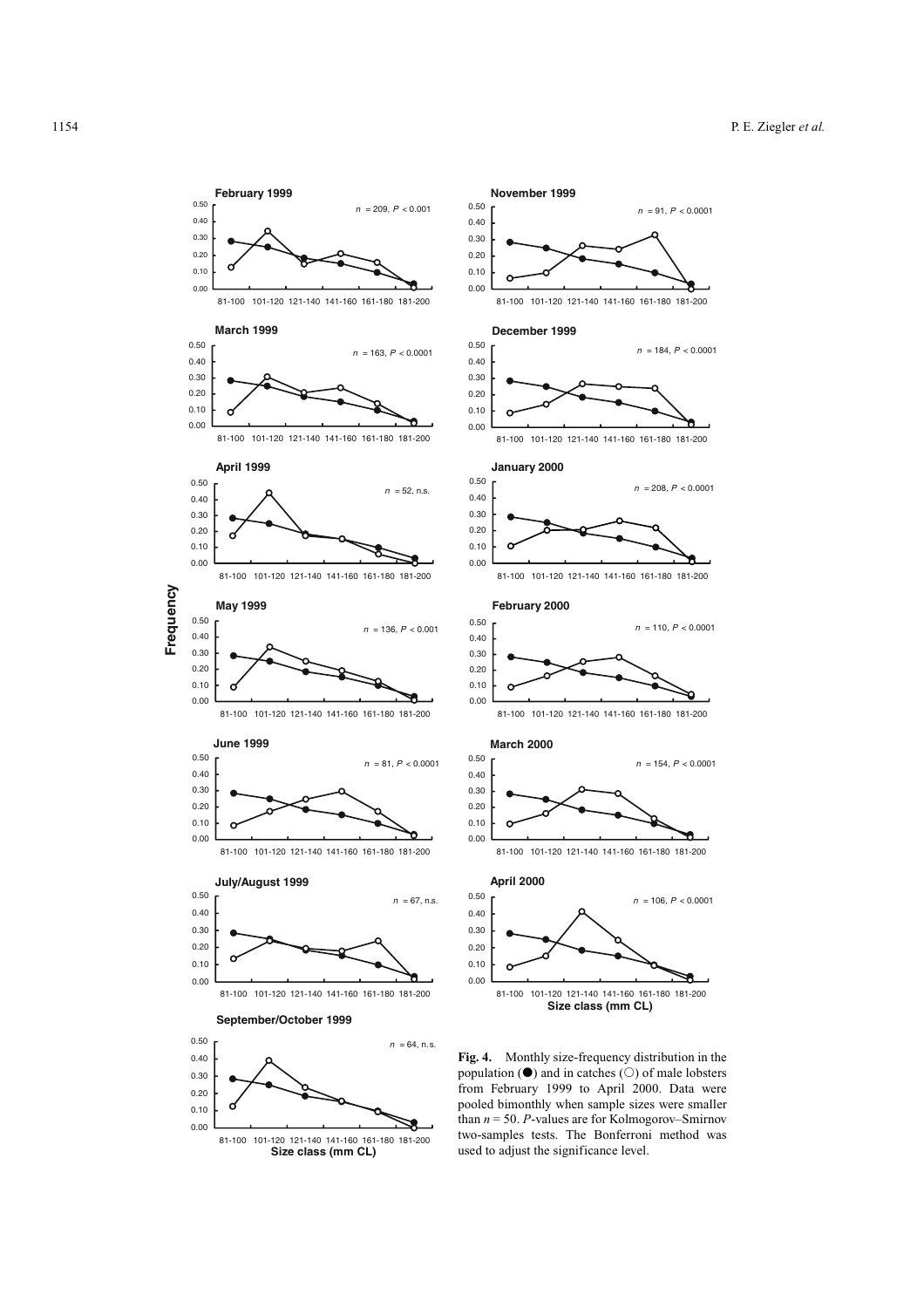**Frequency**

Frequency

0.00

81-90 91-100 101-110 111-120 121-130 131-140 **Size class (mm CL)**



lobsters from February 1999 to April 2000. Data were pooled bimonthly when sample sizes were smaller than  $n = 50$ . *P*-values are for Kolmogorov–Smirnov two-samples tests. The Bonferroni method was used to adjust the significance level.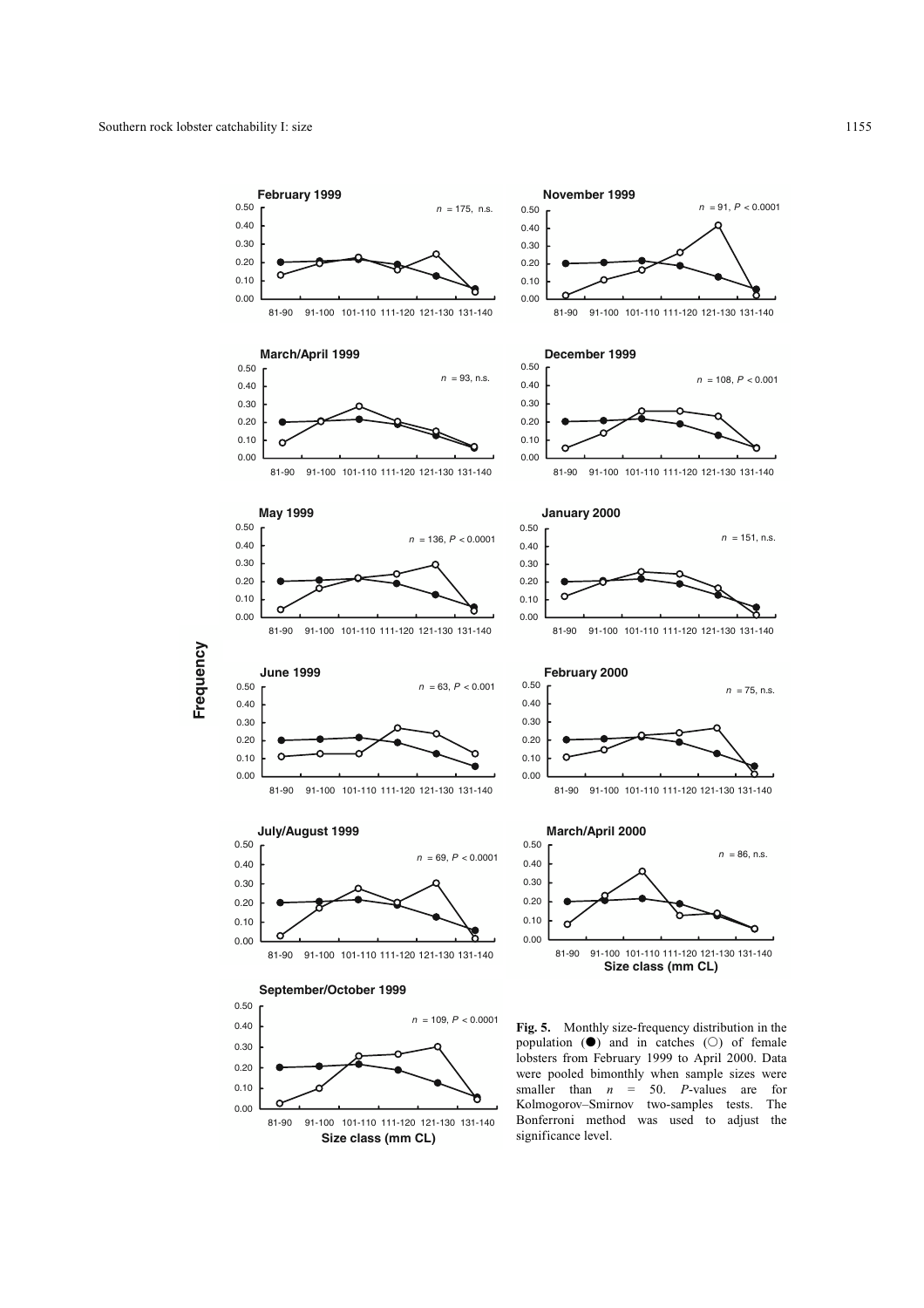

**Fig. 6.** Seasonal changes in absolute and relative catchability for each size class of (*a*) male and (*b*) female lobsters. Data for February 1999 are excluded for estimates of relative catchability (see text).

females, but lower estimates for large females. Estimates of relative selectivity by the tag–recapture method are considered to be the poorer estimates from July to October owing to the small sample sizes of recaptured animals.

## **Discussion**

#### *Size-frequency distribution in the population*

Population densities of most size classes in each sex remained relatively constant over time. Although there were temporal differences in density of the smallest size class of

**Table 2. Variation of catchability in the total population of male and female lobsters described by catchability of each size class for males and females respectively** CL, carapace length

| Males<br>$R^2$<br>Size class (mm CL) |                                                       | $R^2$                                        |  |  |  |  |  |  |
|--------------------------------------|-------------------------------------------------------|----------------------------------------------|--|--|--|--|--|--|
| 0.86<br>0.42<br>0.82<br>0.96         | $81 - 90$<br>$91 - 100$<br>$101 - 110$<br>$111 - 120$ | 0.18<br>0.50<br>0.55<br>0.95                 |  |  |  |  |  |  |
|                                      |                                                       | 0.62                                         |  |  |  |  |  |  |
|                                      | 0.65                                                  | Females<br>Size class (mm CL)<br>$121 - 130$ |  |  |  |  |  |  |

males, this may well arise as an artefact of this highly aggregated sub-population. Highly over-dispersed distributions, indicated by the high variance to mean ratios for smaller lobsters, are known similarly for other *J. edwardsii* populations (MacDiarmid 1991, 1994; Treble 1996). However, although a sampling bias resulting from the aggregated distribution of small lobsters is the most simple and parsimonious explanation, we cannot exclude migration as another potential cause of the seasonal changes in density. Large-scale migrations, mainly of immature females and small males, have been reported for *J. edwardsii* from New Zealand and Tasmania (Booth 1997; C. Gardner, personal communication). Also, decreasing rates of recapture in our catches of small males indicated a weak immigration (Ziegler *et al*. 2002). Seasonal movements offshore to adjacent feeding areas on sand, as described in New Zealand (Kelly *et al*. 1999; Kelly 2001), seemed less likely. Mainly large animals were found to move offshore, while densities of large animals on the reef in this study remained constant and only the densities of small animals changed.

Even if we wrongly assume a constant population density of small males over the year, the effect of this assumption on catchability is minimal, because small males were greatly under-represented in catches and their size-specific catchability was small all year round. By neglecting to account for an apparent increase in their population density during the austral summer, we would only slightly overestimate their low catchability.

# *Size-frequency distribution in trap catches and size-specific catchability*

Whereas the densities of all size classes, and therefore the size-frequency distribution in the population, showed little or no changes over the year, the size-frequency distribution in trap-catches varied greatly, reflecting size-specific catchability, which varied with sex and season.

Size-specific catchability was lowest for the smallest lobsters and led to an under-representation of small males and females in catches for most of the year. Catchability generally increased with size, but the increase varied strongly with sex and season. Mainly during moulting and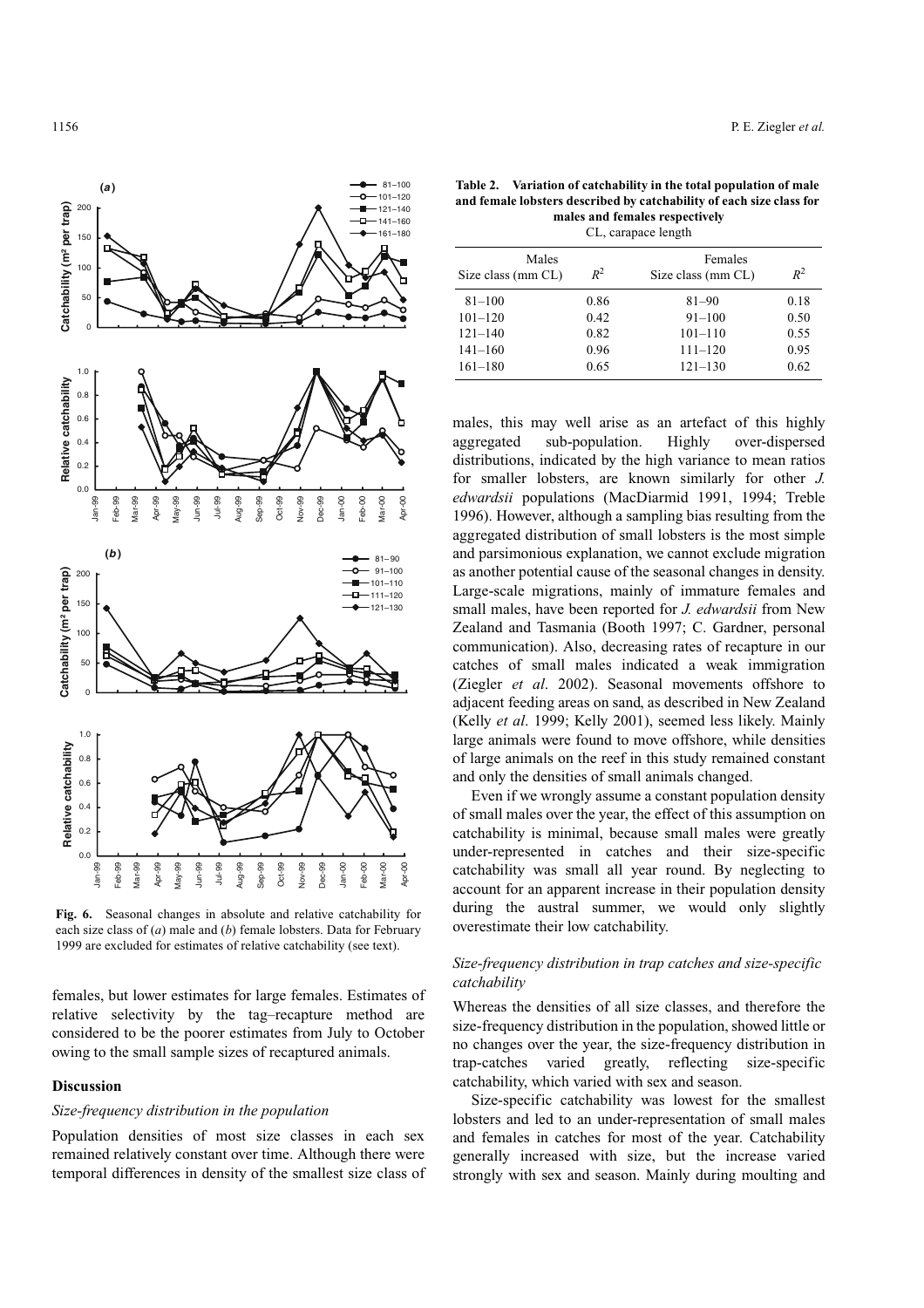| Table 3. | Spearman rank correlations between pairs of small and large male and female           |
|----------|---------------------------------------------------------------------------------------|
|          | lobsters captured during winter between April and October 1999 when differences in    |
|          | size-specific catchability were low, and during summer in November, December 1999 and |
|          | February 2000, when differences in size-specific catchability were high               |

Small males: 81–100 mm carapace length (CL) (SM); large males: >140 mm CL (LM); small females 81–90 mm CL (SF); large females: >120 mm CL (LF). Sample size, *n*, refers to the number of pairs used in each correlation

| Period |                  | LM:LF         | LM:SM         | LM:SF        | LF:SM         | LF:SF        |
|--------|------------------|---------------|---------------|--------------|---------------|--------------|
| Winter | n                | 194           | 134           | 116          | 1.54          | 128          |
|        | Correlation      | $-0.53$       | $-0.61$       | $-0.45$      | $-0.81$       | $-0.50$      |
|        | P                | ${}_{0.0001}$ | ${}_{0.0001}$ | ${}_{0.001}$ | ${}_{0.0001}$ | ${}_{0.001}$ |
| Summer | $\boldsymbol{n}$ | 156           | 143           | 139          | 89            | 81           |
|        | Correlation      | $-0.20$       | $-0.25$       | $-0.27$      | $-0.52$       | $-0.43$      |
|        |                  | 0.014         | 0.003         | 0.002        | < 0.0001      | < 0.0001     |



**Fig. 7.** Relative selectivity estimated from standardized size-specific catchability (solid lines and filled symbols) and by the tag–recapture method (dotted line and open symbols) for small, medium and large male (squares) and female lobsters (circles) during different periods of the year. Data were pooled bimonthly because of low sample sizes. Total sample size *n*(catch) refers to combined male and female catches in standardized size-specific catchability, total sample size *n*(recap) refers to combined male and female recaptures using tag–recapture method.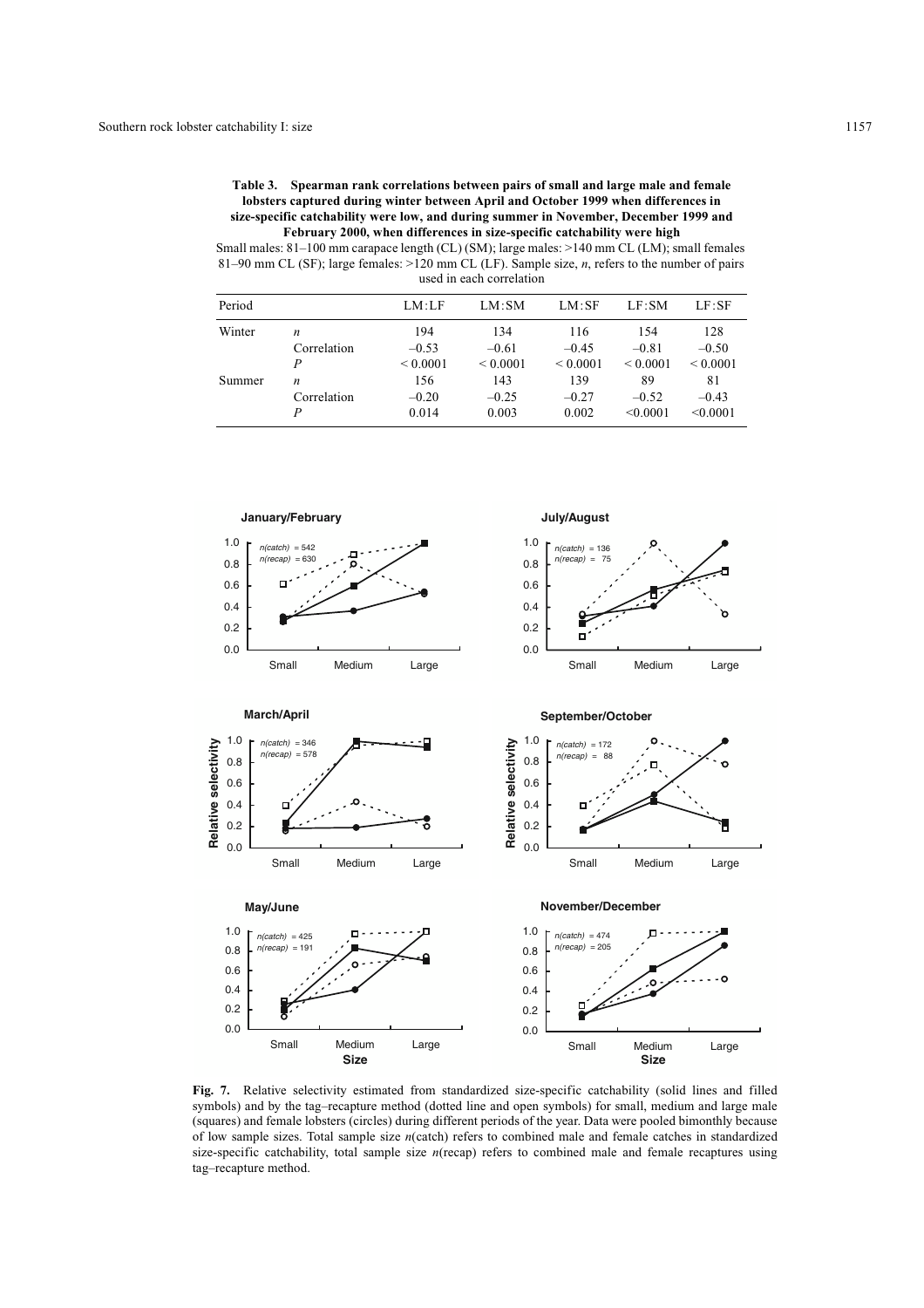mating, catchability did not increase with size and sometimes decreased for larger animals. Only during these months were the size-frequency distributions in the population and in traps similar. Larger males appeared in similar proportions in the population and in trap catches during moulting in September and October and during mating in April and May. Large females appeared in similar proportions in March and April, that is during most of the period of moulting and mating between March and May, and also in January of the second summer. Large males and females were generally over-represented in catches after moulting and mating and during the warmer summer months, when their feeding activity is higher (McLeese and Wilder 1958; Branford 1979; Lipcius and Herrnkind 1982; Zoutendyk 1988; Miller 1990; Kelly *et al*. 1999). This result highlights that there are strong seasonal effects on catchability of lobsters in trapping. This has also been reported for *H. americanus* in Canada, where male and female lobsters differ in the magnitude of the increase in catchability with size between June and September (Tremblay 2000; Tremblay and Smith 2001). The earlier moult of males seems to reduce catchability of large males in June compared with September, whereas large females show the reverse trend.

Intraspecific interactions may have influenced size-specific catchability. The presence of lobsters in traps can inhibit the entry of other lobsters by intraspecific behavioural interactions (Richards *et al*. 1983; Karnofsky and Price 1989; Miller 1990; Addison 1995; Addison and Bannister 1998). We found significant negative correlations between large and small lobsters in trap catches. In a study on the same reef, Frusher and Hoenig (2001) concluded that large lobsters reduce the likelihood that smaller lobsters enter traps, since small lobsters showed a gradual increase in catches when large lobsters declined. Thus, the presence of large animals throughout our study may explain the generally lower catchability of smaller animals.

Nevertheless, the negative correlations in the traps varied with season and were stronger in winter. This is surprising, since a decrease in intraspecific interactions is expected when feeding rates decrease. A tendency of large animals to feed on nocturnal excursions at the reef edge or on adjacent sand flats during winter could have resulted in stronger negative correlations between large and small animals owing to the spatial separation of feeding grounds. Seasonal variation in feeding excursions, with lobsters staying away from the reef over an extended period, has been described in New Zealand. Kelly *et al*. (1999) found large females on the reef edge and adjacent sand flats only during winter, while large males were foraging in these areas in winter and summer. Therefore, it remains unclear whether the actual intraspecific interactions between animals around traps vary, or whether the seasonal variation in negative correlation is

the result of a massive reduction in feeding activity in winter for small animals, while larger lobsters continue to feed.

Size-specific differences in the foraging activity of lobsters and the trap design could also have influenced catchability. Large lobsters are expected to have a greater foraging range, increased food requirement and faster walking rates than small lobsters and are therefore more likely to encounter a trap (Zoutendyk 1988). Large American lobsters *H. americanus* spend more time during the day foraging than do small lobsters (Lawton 1987), although there is no evidence that this is the case for the European lobster *Homarus gammarus* (Smith *et al*. 1999). In addition, the design of traps can be selective for large animals, as they often allow small animals to escape (see review by Miller 1990). This mechanism would not operate in the present study, since the traps were not fitted with escape gaps. The design of the traps may have restricted the entry of very large animals (Pezzack and Duggan 1995), but the number of these animals in the population and in catches was too low to estimate catchability.

Although the behavioural interactions, foraging activity and trap design affect catchability, taken together they do not explain the seasonal pattern in catchability that we observed in all size classes. Based on seasonal changes in behavioural interactions, increased catchability of small lobsters would be expected during winter when large animals are rare in traps and the encounter probability low, and low catchability would be expected in summer when large animals were relatively frequent in traps. Instead, catchability of all animals was reduced during winter and during moulting. It seems more likely that the seasonal pattern of catchability, which was largely independent of lobster size, is mainly influenced by factors such as water temperature, moulting and mating (McLeese and Wilder 1958; Paloheimo 1963; Morgan 1974; P. E. Ziegler, unpublished data).

# *Relative selectivity estimated by size-specific catchability and tag–recapture method*

Estimates of relative selectivity using either size-specific catchability or tag–recapture data provided similar results during times of the year when large numbers of animals were recaptured. The similarity in the results of these independent estimates suggests good accuracy of the estimates for size-specific catchability and relative selectivity during these periods. It also confirms that the tag–recapture method, which is easier and more practical to perform, can yield robust estimates of relative selectivity where recapture rates are sufficiently high.

# **Conclusions**

We conclude that catchability and relative selectivity in our study population of *J. edwardsii* depends on sex, size and season. If this effect applies generally, then the timing of